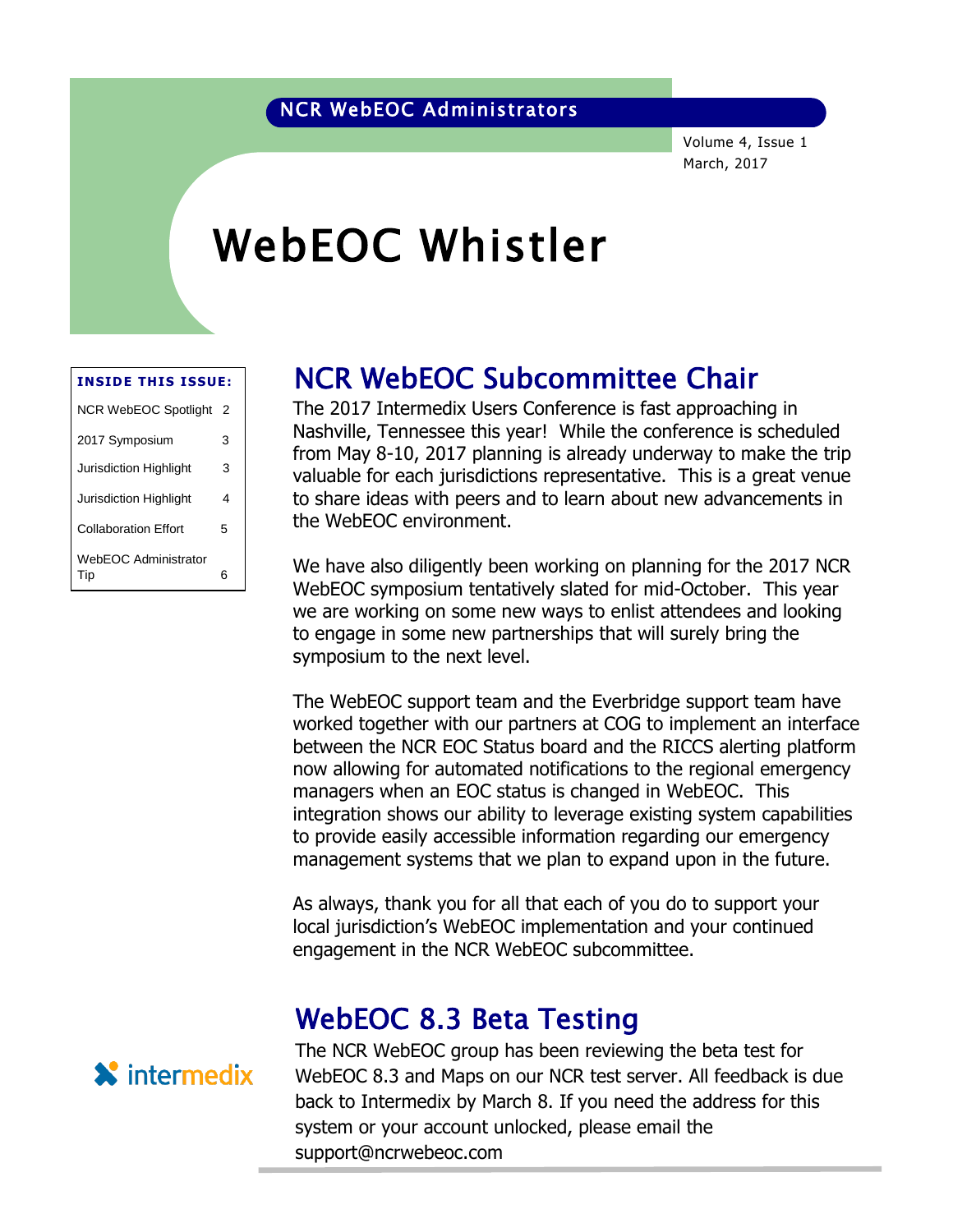## NCR WebEOC Spotlight

**Katie Smith** is the Lead Emergency Management Planner for Prince William County Office of Emergency Management and is also their new WebEOC Administrator. In her role, Katie is responsible for overseeing all emergency planning activities including developing and maintaining the County's Emergency Operations Plan and all supporting documents, all functional area planning documents, COOP planning, ensuring EOC readiness, managing grants, assisting in coordination of all EOC activations and also supports all aspects of the Emergency Management program for the County.

Katie has 7 years of experience in emergency management. Prior to working in Prince William County, Katie was an Emergency Management Associate with IEM which is a consulting firm in Arlington, Virginia. During the 3 years she worked at IEM, she was responsible for leading and supporting a wide array of local, District, and Federal emergency management projects. Her experience included a gap analysis, plan development and exercise series conduct for Prince George's County, Maryland; mass care and evacuation planning for the District of Columbia Homeland Security and Emergency Management Agency; and the National Incident Management System (NIMS) doctrine review and update for the Federal Emergency Management Agency. She provided design, research, development, and review support for a number of deliverables under these projects. She also helped facilitate stakeholder workshops, and facilitated engagement with whole community partners in project execution. Ms. Smith had the opportunity to affect change and positive outcomes in a number of jurisdictions and the public they are charged with protecting.

Katie has a Master's Degree M.I.A. (Master of International Affairs), from Penn State and a Masters M.P.S. (Masters of Professional Studies) in Homeland Security also from Penn State and numerous Fire & Emergency Management certifications. Katie will also be receiving her CEM in the next few months.

In her free time, Katie is the Coordinator for the Stafford County CERT team that is tasked with managing all aspects of community preparedness and outreach and assisting the Office of Emergency Management with response and recovery activities. She has filled the role of Planning Section Chief or Deputy in Stafford County in the past 3 years for numerous activations and planned events. Katie is also on the Board of Directors for Aquia Harbour in Stafford. Aquia Harbour is a gated community that has more than 3,000 homes. Katie lives in Stafford, VA with her Fiancé where they spend most of their free time volunteering for the community. When they are not volunteering, they enjoy movies, sports, good food, and spending time with family and friends.

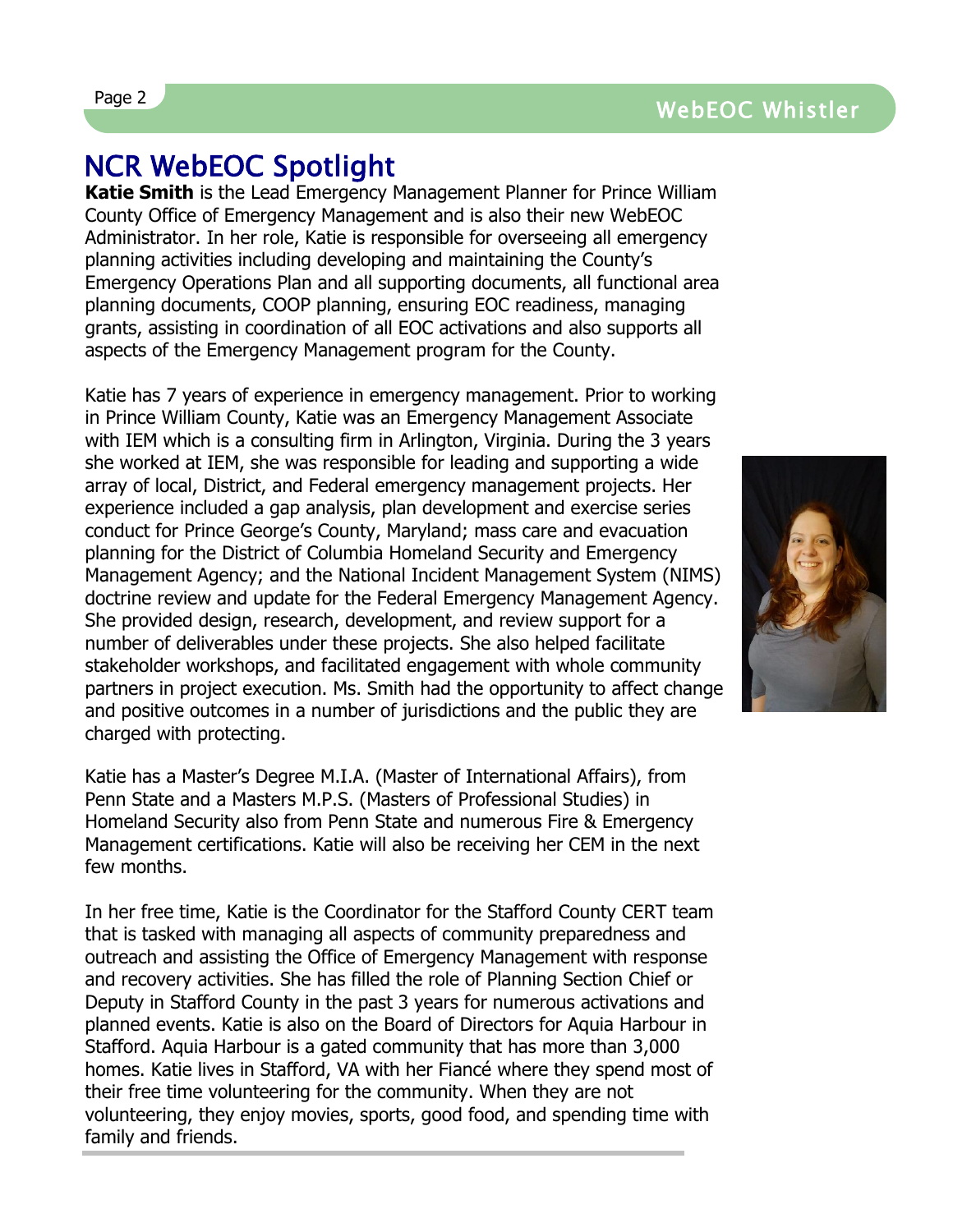## NCR WebEOC Symposium

Planning for the 2017 NCR WebEOC Symposium is well underway. The planning committee has joined with several Everbridge representatives to expand the symposium into a two-day event that combines WebEOC and Everbridge discussions. The tentative dates are set for October 16 and 17, 2017. Stay tuned for confirmation on the date and details on the location, speakers, topics, etc. If you have any particular topic you would like to see included or have a speaker to recommend, please email support@ncrwebeoc.com

### Preparedness Quote

"One cannot be prepared for something whilst secretly believing it will not happen." **-- Nelson Mandela**

## City of Alexandria WebEOC Update by Teresa Scott

Since joining the **City of Alexandria**'s Office of Emergency Management, I created a single user login for all City employees for access to WebEOC. I also added three new boards into WebEOC including Battle Rhythm, Critical Facilities, and Field Response Log. Paul Lupe, NCR WebEOC Program Manager and Chair of the NCR WebEOC Subcommittee, conducted a one-hour brief WebEOC overview for the City's Senior Leadership and Department Directors. This overview included a demonstration of new features within WebEOC and explained why specific boards are used and for what purpose. The focus now for the City of Alexandria is to do regular quarterly trainings for all WebEOC users.





Reminder: All suggested updates to the NCR Event Type list are due to Joan.koss@fairfaxcounty.gov by March 24, 2017

*If you have any content ideas or future information you would like to see included in this newsletter, please email support@ncrwebeoc.com*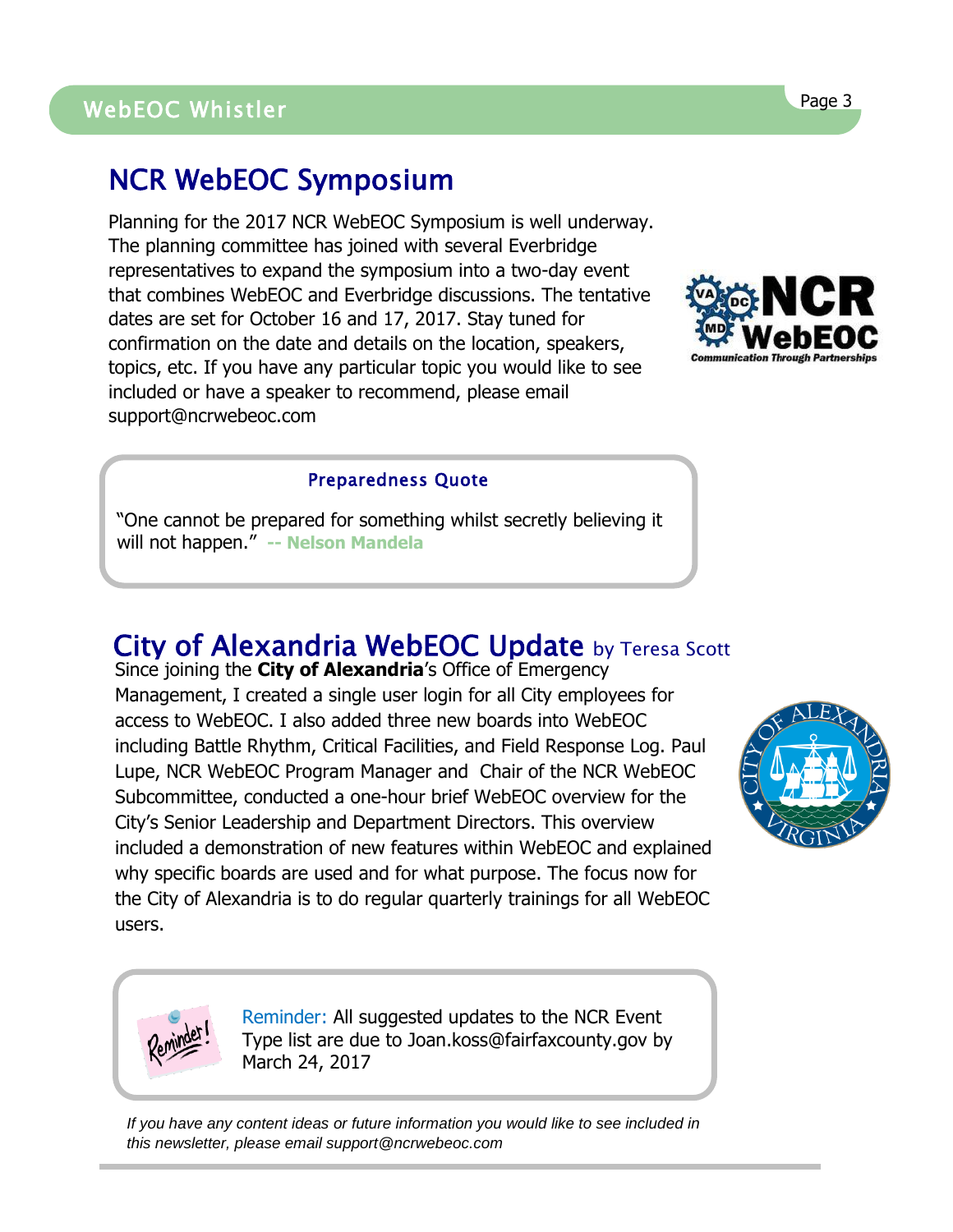### Page 4 and the contract of the contract of the contract of the contract of the contract of the contract of the contract of the contract of the contract of the contract of the contract of the contract of the contract of the WebEOC Whistler

## City of Fairfax WebEOC Update by Walter English

The **City of Fairfax's** WebEOC system has made some big changes in the recent months. We have linked our WebEOC system with our Everbridge Alerting system. Why, you might ask? Well if you are not logged into WebEOC how do you know if something is happening. That is the biggest and most often asked question we receive in regards to WebEOC.

After many months of testing we have figured out an answer to that question and now you do not have to be logged in. We have set up our WebEOC so that you will receive a text message or email depending on the action taken within WebEOC. For example, when a new incident is created all Emergency Support Function personal receive an email alert that an incident has been created, what level the EOC is activated to and what actions they need to take. That used to be a three step process that the EOC manager would have to do but now we have automated that process. When a new Situation Report (SitRep) is finalized and posted, an email goes out with a brief of the SitRep and notification to let folks know.

These are just a few examples to show the notification process. There are many more that we have from significant events to shelters operations. By doing this process we are able to maintain one contact list that serves many purposes and can be used by multiple systems. This eliminates the need to maintain the same contact lists on different systems. This is a small action to connect our enterprise system but has done great things for communication and coordination with our Emergency Management partnerships.

Note: Please avoid duplicating board "labels" that maybe assigned to the same position. The result is the board (label) appears once in the control panel but may vary on which view will display.



l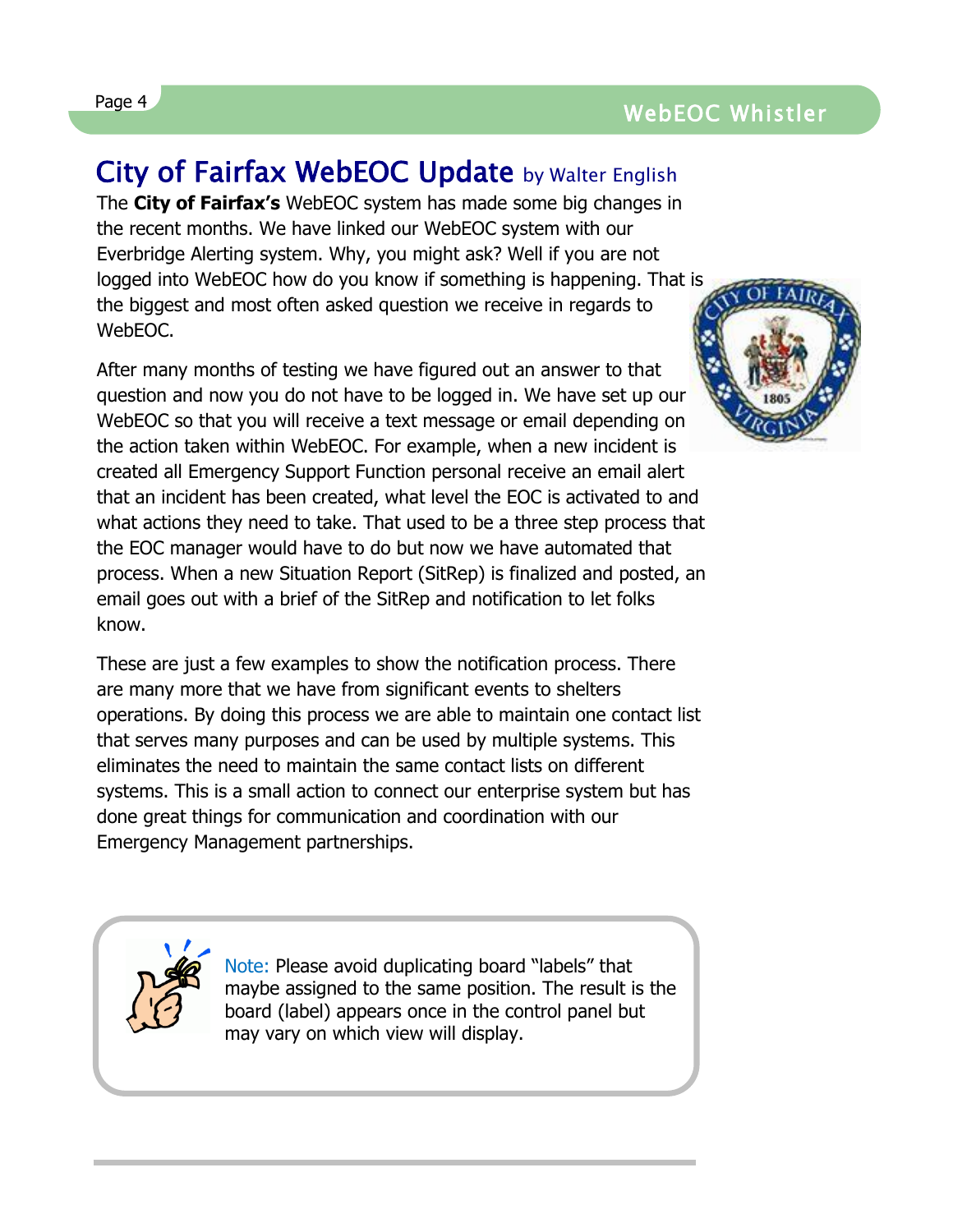.

### **NCR Calendar Board to be used by NIMS, T&E and Planners for Regional Coordination**

Starting on March 7, 2017 all three group will begin using the regional calendar board for coordination amongst the groups. Items will be separated by jurisdiction and type of event (meeting, exercise, training, etc). Please make sure you have this board loaded on your system as this will be the platform for use by all three groups for coordination efforts.

| Training - 2017       |                 |                                              |                                                         |                                             |                                          |                      |                         |
|-----------------------|-----------------|----------------------------------------------|---------------------------------------------------------|---------------------------------------------|------------------------------------------|----------------------|-------------------------|
| Legend (mouse over)   |                 |                                              | <b>NCR Calendar</b>                                     |                                             |                                          | Filter By Type: All  | $\overline{\mathsf{v}}$ |
| Add Event Edit Events |                 |                                              |                                                         |                                             | Filter By Category: All                  |                      | $\checkmark$            |
| View:                 | Day             | Week                                         | <b>Work Week</b>                                        |                                             | <b>Month</b>                             | Year<br>$\mathbf{I}$ | $\curvearrowright$      |
| « Previous Month      |                 |                                              | February, 2017                                          |                                             |                                          | <b>Next Month »</b>  |                         |
| Sun                   | Mon             | Tue                                          | Wed                                                     | Thu                                         | Fri                                      | Sat                  |                         |
| $\overline{29}$       | $\overline{30}$ | $\overline{31}$                              | Feb 1<br><b>TRAINING AND</b><br><b>EXERCISE MEETING</b> | $\overline{2}$                              | $\overline{\mathbf{3}}$                  | $\sqrt{4}$           |                         |
| 5                     | $\,6\,$         | $\overline{7}$                               | $\bf 8$                                                 | 9                                           | 10                                       | 11                   |                         |
|                       |                 | <b>G557 RAPID NEEDS</b><br><b>ASSESSMENT</b> |                                                         | 2017 Quarterly Exercise<br>Series: Tabletop | Maryland Capital Region<br>Qrtly Meeting |                      |                         |
|                       |                 |                                              |                                                         |                                             |                                          |                      |                         |
| 12                    | 13              | 14                                           | 15                                                      | 16                                          | 17                                       | 18                   |                         |
| 19                    | 20              | 21                                           | 22                                                      | 23                                          | 24                                       | 25                   |                         |
| $\overline{26}$       | 27              | 28                                           | Mar 1                                                   | $\overline{2}$                              | $\overline{3}$                           | $\sqrt{4}$           |                         |
|                       |                 | So. MD Regional 2-Day School Seminar         |                                                         |                                             |                                          |                      |                         |
| 5                     | $\,6\,$         | $\overline{7}$                               | 8                                                       | 9                                           | 10                                       | 11                   | $\checkmark$            |